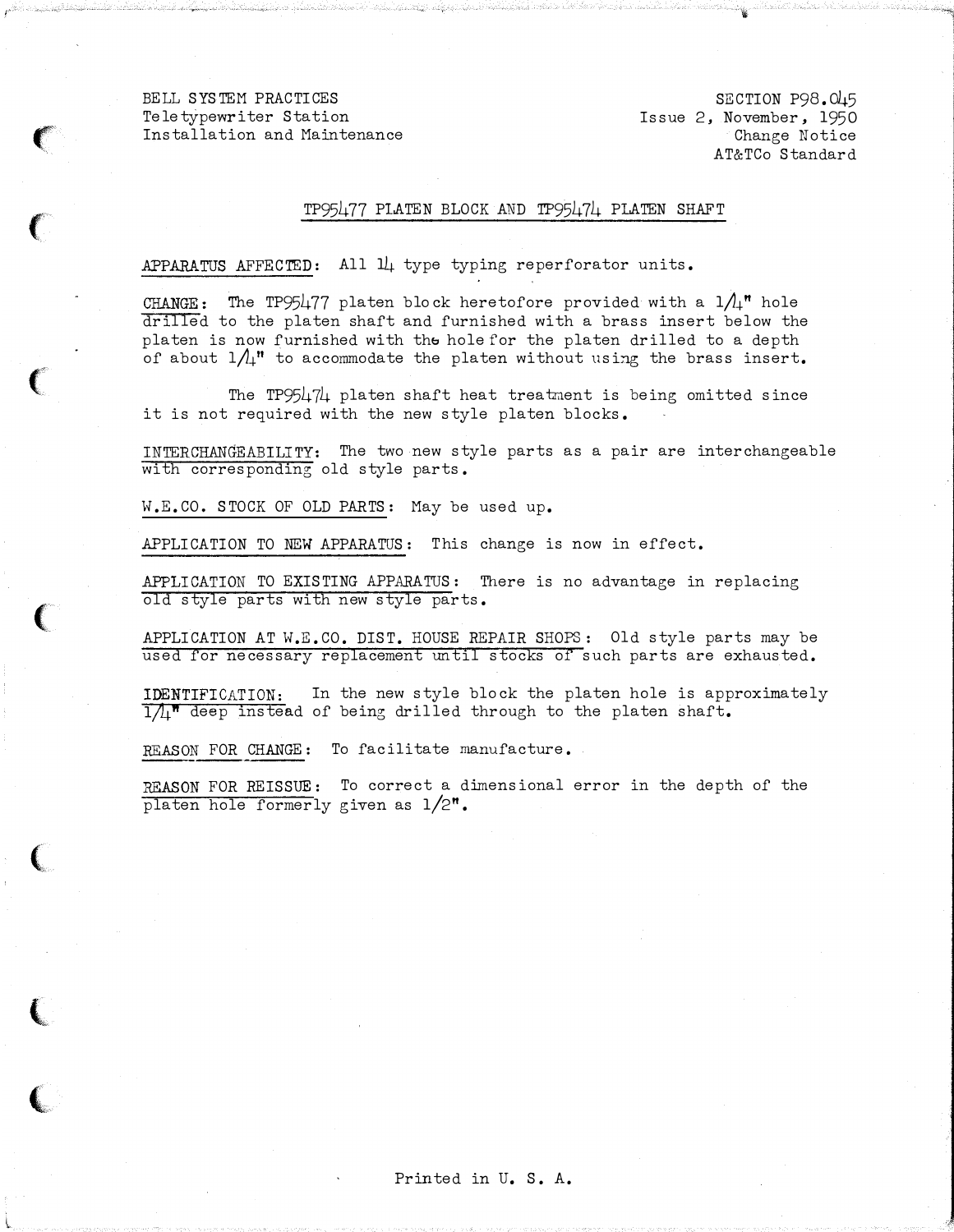$\left( \begin{array}{c} 0 \ 0 \end{array} \right)$ 

 $\big($ 

 $\epsilon$ 

 $\big($ 

,

 $\blacksquare$ 

SECTION P98.081 Issue 1, November, 1950 Change Notice AT&TCo Standard

#### TP1222LJ4 STRIP

APPARATUS AFFECTED: XRT 200 and XRT 201 metal tables.

CHANGE: A TP1222 $\mu$  strip is available on order as an accessory, and is designed to mount on the front vertical portion of the shelf by means of two self-tapping TP115593 screws. This strip provides a wall one inch high at the front of the table shelf.

INTERCHANGEABILITY: New part.

W.E.CO. STOCK OF OLD PARTS: None.

APPLICATION TO NEW APPARATUS: The TP1222 $\downarrow\downarrow$  strip is not furnished as part of XRT 200 and 201 tables but may be ordered where required.

APPLICATION TO EXISTING APPARATUS: Where desired the TP1222 $\mu$ <sub>4</sub> strip may be applied to tables not already so equipped.

APPLICATION AT W.E.CO. DIST. HOUSE REPAIR SHOPS: The TP122244 strip will be applied to tables only when this is requested. The TP1222144 strip need not be removed from tables already so equipped.

IDENTIFICATION: The strip measures  $2-1/\mu$ <sup>"</sup> by  $13"$ .

REASON FOR CHANGE: To provide a retainer at the front edge of the shelf to effectively keep the rectifier in place.

# Printed in U. s. A.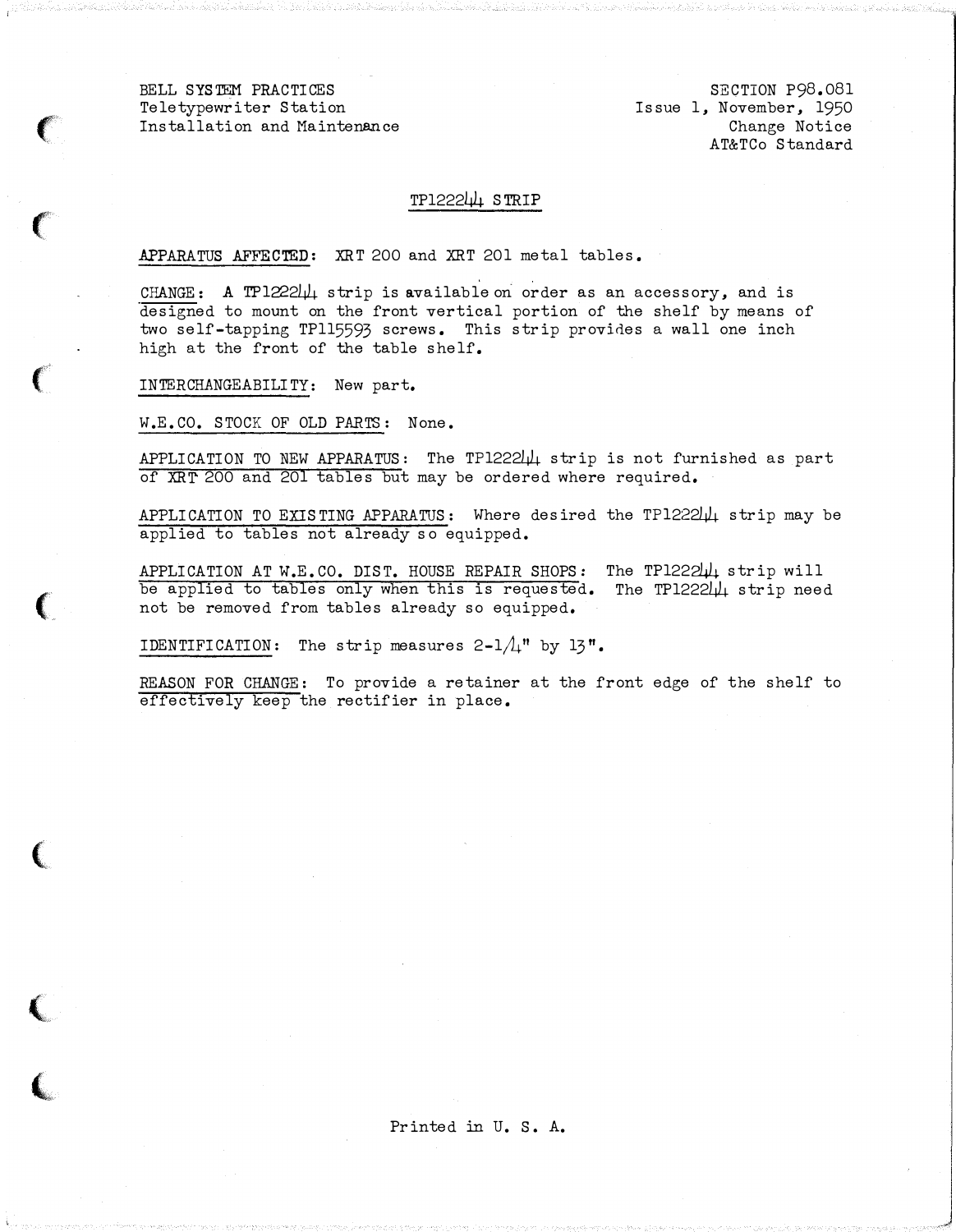$\epsilon$ 

'

 $\big($ 

 $\big($ 

,

(

 $\blacksquare$ 

SECTION P98. 082 Issue 1, November, 1950 Change Notice AT&TCo S tandard

#### TP84584 RELEASE PULL BAR ASSEMBLY

#### TP83969 SET OF PARTS FOR POSITIVE SHIFT

APPARATUS AFFECTED: All  $11$  type typing units equipped with the TP8 $\mu$ 58 $\mu$ release pull bar assembly (to provide space on figures shift) and the TP83969 set of parts for providing positive carriage shift.

CHANGE: The  $TP84584$  release pull bar has been redesigned to avoid interference between the lower end of the pull bar and the TP83969 set of parts and to facilitate meeting the adjustment requirements for the TP83969 set of parts.

CHANGE IN ADJUSTMENTS: For machines equipped with the positive shift mechanism and the space on figures shift feature the adjustments given in Paragraphs  $3.2\mu$  and  $3.25$  of B.S.P. Section P35.610, Issue  $\mu$  should be replaced by the following:

#### 3.24A Shift Plate Adjustment

- (1) Select "Figures" combination and rotate the motor until the main bail is in its uppermost position. With the figures locking pawl held against the projection on the shift plate there should be from .010" to .020" clearance between the locking surface of the locking pawl and the vertical surface of the carriage shift plate.
- (2) With the carriage shift plate eccentric rotated so that it will not interfere with the shift lock lever and with the carriage in the " Letters" position, select "Figures" combination and rotate the motor shaft until the shift lock lever just disengages the carriage locking toe. In this position, the figures locking pawl should rest against the upper surface of the carriage shift plate extension and there should be from .020" to .0 $\mu$ 0" clearance between the lower surface of the figures pull bar and the top surface of the rear portion of the figures locking pawl at the closest point. When checking for this clearance take up the play between the carriage frame and the front bracket guide post to make the clearance a minimum.
- (3) To adjust, loosen the two screws which attach the carriage locking toe and the shift plate to the carriage. With the play in the plate taken up in the upward direction, shift the plate toward the front or rear to meet requirement (1), position the plate vertically for requirement  $(2)$ . Tighten the two screws, reposition the tape guide and tighten the shoulder screw locknut. Recheck the carriage locking toe adjustment.

#### 3.25A Shift Plate Eccentric Adjustment

With the carriage in the "Letters" position select the "Figures" combination and rotate the motor until the shift lock lever just disengages from the carriage locking toe. There should be from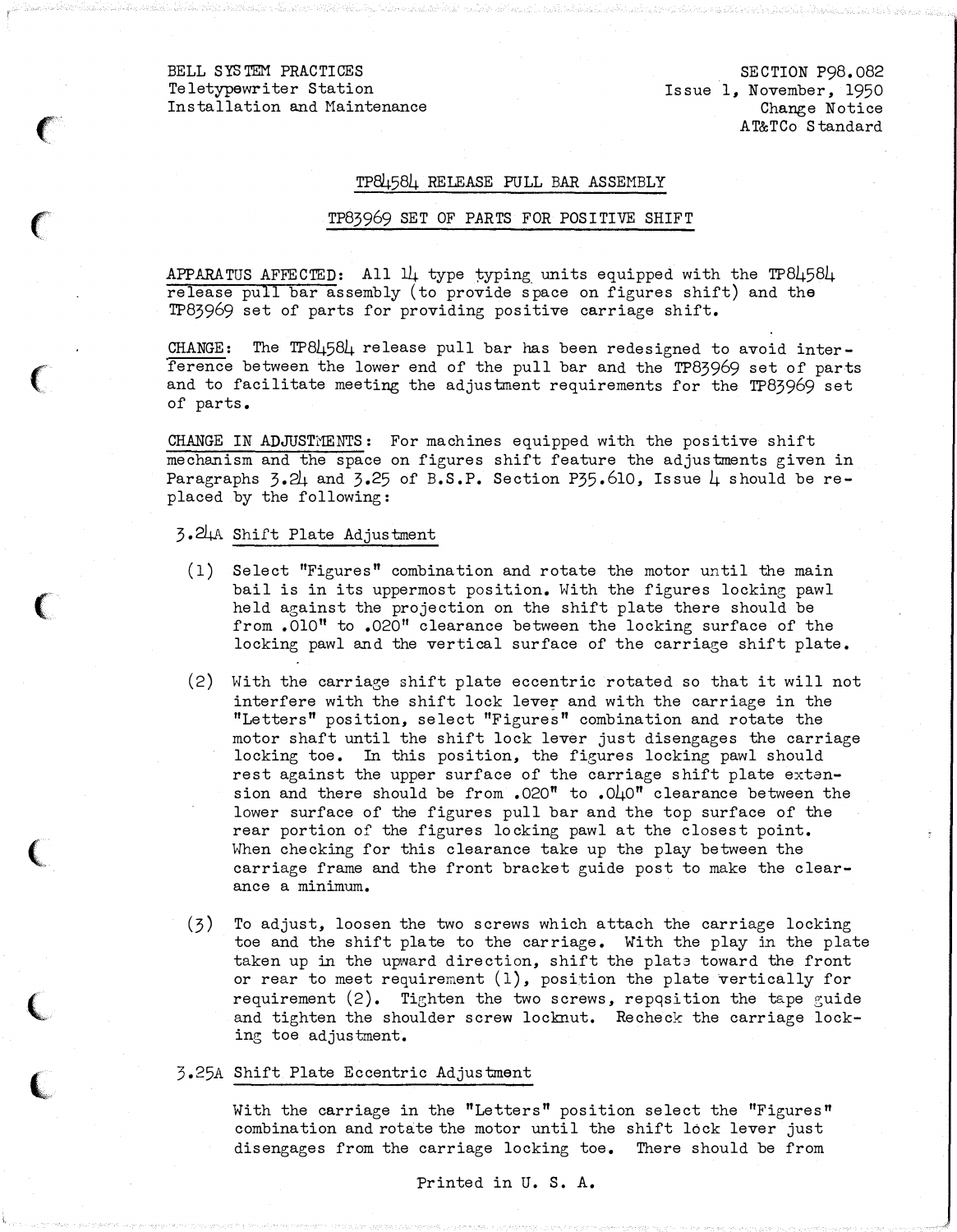$\epsilon$ 

 $\big($ 

 $\left($ 

 $\big($ 

 $\big($ 

 $\big($ 

SECTION P98.083 Issue 1, November, 1950 Change Notice AT&TCo Standard

#### TP93167 & TP93168 RIBBON REVERSE LEVERS

# APPARATUS AFFECTED: All 15 type typing units.

CHANGE: The TP93167 and TP93168 ribbon reverse levers are now made without the bent over projection at the upper end of the rear prongs. The height of the front prong is reduced to  $.750$ " and the height of the rear prong is reduced to  $.875$ ". The thickness of the material is increased from  $.050$ " to  $.065$ " $.$ 

INTERCHANGEABILITY: New and old style parts are interchangeable.

W.E.CO. STOCK OF OLD PARTS: May be used up.

APPLICATION TO NEW APPARATUS: This change is now in effect.

APPLICATION TO EXISTING APPARATUS: If the old style ribbon reverse levers are removed for any reason it may be desirable to replace them by the new style levers.

APPLICATION AT W.E.CO. DIST. HOUSE REPAIR SHOPS: Old style parts may be used until stocks are exhausted, as required in Paragraph 10.52 of Addendum to Section D456.ll7.

IDENTIFICATION: New style parts may be identified by the omission of the bent over projection at the upper end of the rear prongs and by the increase in thickness.

REASON FOR CHANGE: To facilitate installing ink ribbons by teletypewriter attendants.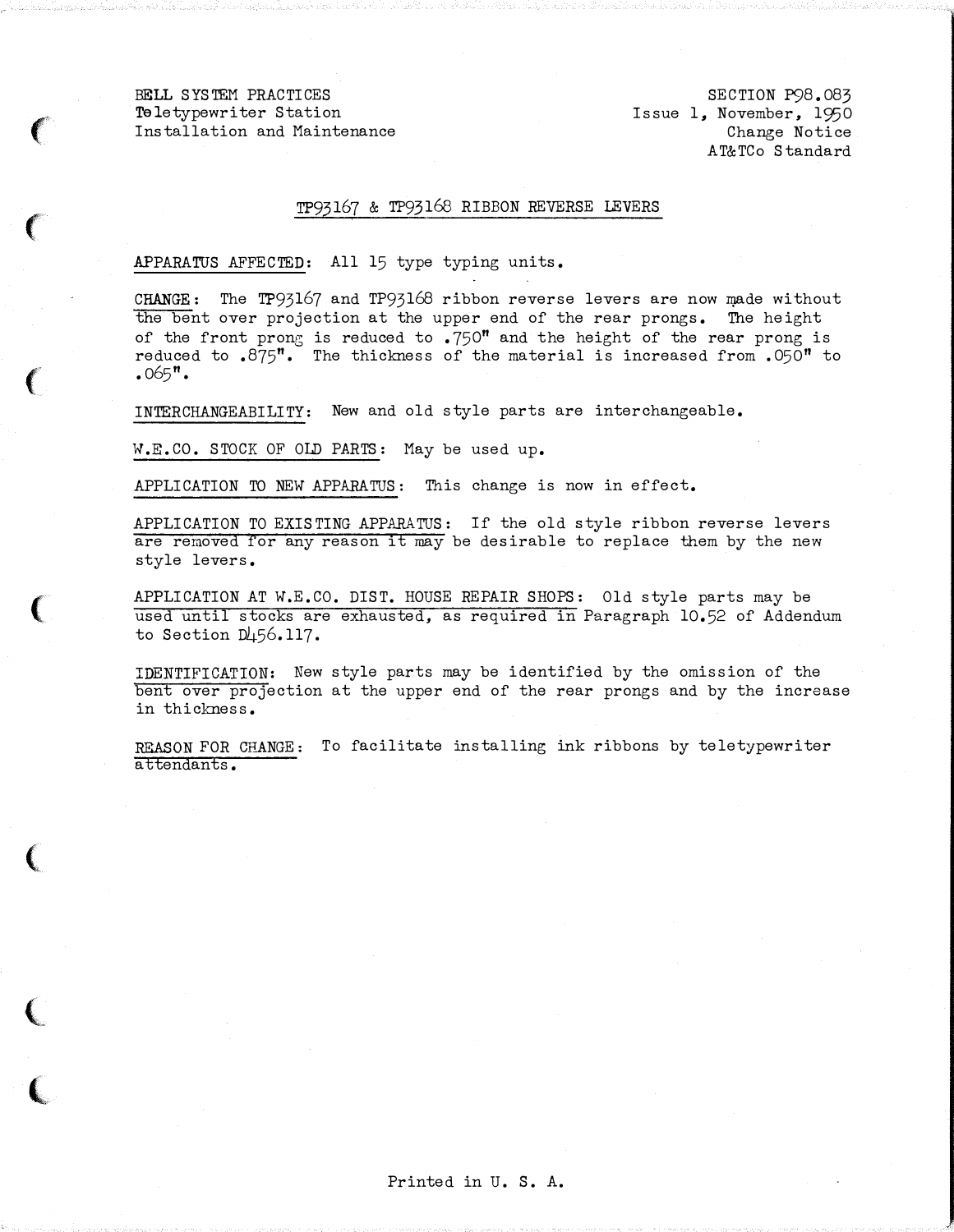$\epsilon$ 

 $\big($ 

 $\big($ 

 $\left($ 

 $\big($ 

(

 $\big($ 

SECTION P98.084 Issue 1, November, 1950 Change Notice AT&TCo S tandard

## TP119540 KEYED NUT AND TP119541 CAPSTAN NUT (For selector mechanism)

APPARATUS: All  $14$ , 15, 20 & 26 Type Typing Units,  $14$  type non-typing selectors,  $\overline{\mathfrak{u}}_1$  type typing reperforator units,  $\overline{\mathfrak{u}}_1$  type reperforator transmitter units,  $1\mu$  and 20 type reperforator units, 1 type regenerator unit and sequential selector units.

CHANGE: The TP119540 keyed nut and TP119541 capstan nut supersede the TP72517 keyed nut and TP72515 nut. (See Teletype Catalog Correction Sheet  $EE-687$ ).

INTERCHANGEABILITY: New and old style nuts are not individually interchangeable but are interchangeable in pairs.

W.E.CO. STOCK OF OLD PARTS: Shall not be used.

APPLICATION TO NEW APPARATUS: This change is now in effect.

APPLICATION TO EXISTING APPARATUS: Where desired the new style parts may be applied on a routine basis.

APPLICATION AT W.E.CO. DIST. HOUSE REPAIR SHOPS: New style parts shall be used for necessary replacements or in cases where the main shaft is dismantled for other reasons.

IDENTIFICATION: New style may be identified by the capstan nut illustrated in Teletype Catalog Correction Sheet EE-687.

REASON FOR CHANGE: To facilitate maintenance by providing a means for easily adjusting the selector clutch torque.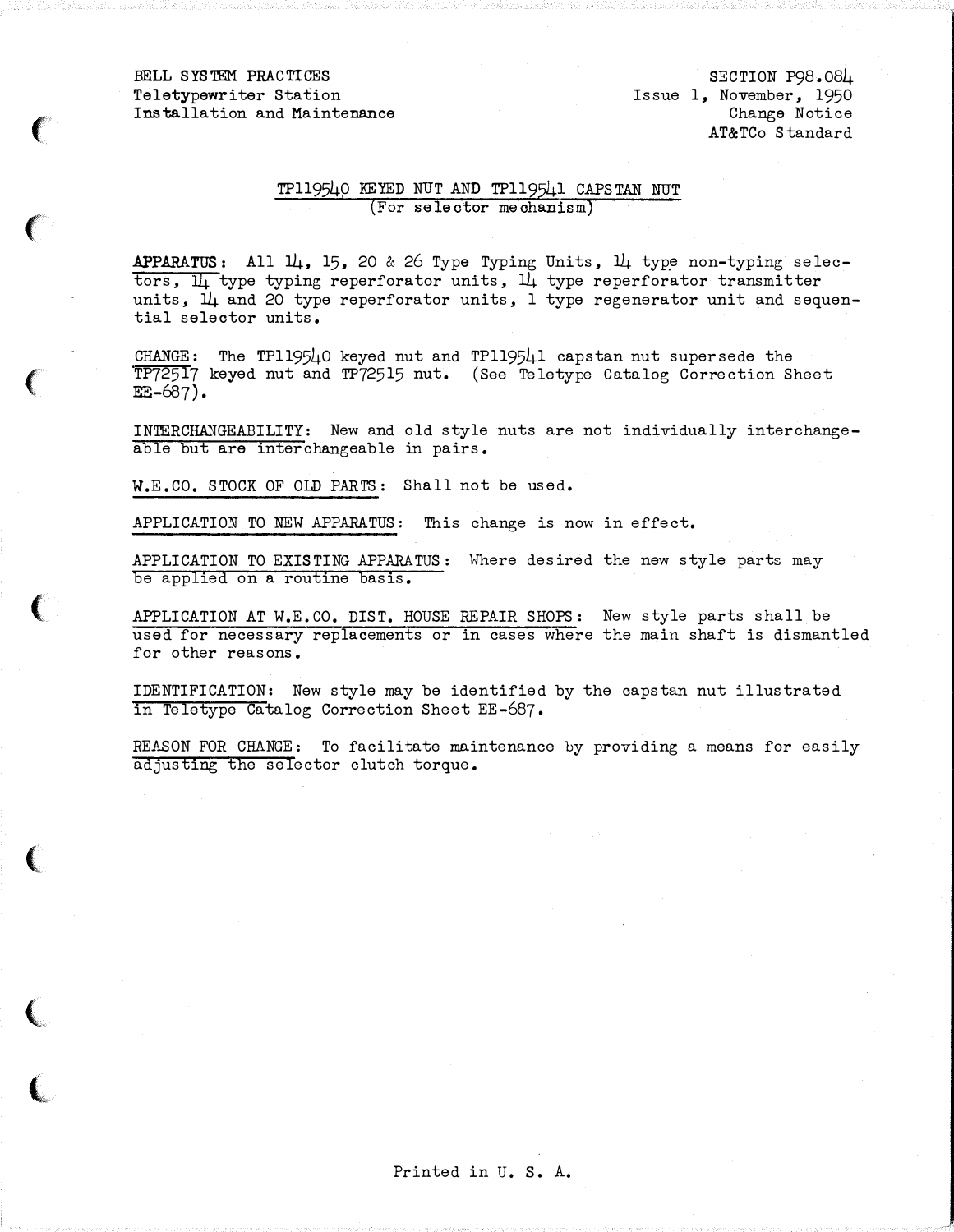$\big($ ()<br>Service

 $\overline{\mathbb{C}}$ 

(

SECTION P98.085 Issue 2, January, 1951 Change Notice AT&TCo Standard

# TP71696, TP83546, TP86154, TP90086 AND TP90775 RANGE SCALES

APPARATUS AFFECTED: All 14, 15 and 20-type teletypewriter apparatus having receiving selectors, all 1-type regenerator units, all sequential selectors (l-type sotus units) and all range scale assemblies.

CHANGE: The  $.188$ " (3/16") mounting hole in the range scale is being increased to .250" ( $1/\mu$ ") and a TPl19629 positioning link is being provided,  $\triangleleft$ mounted by a TP1050 screw, TP2191 lockwasher and TP7002 washer in such a  $\blacktriangleleft$ position that the  $.188$ " (3/16") hole of the link lies within the circumference of the .250"  $(1/4)$  hole of the range scale. (See Teletype Catalog Correction Sheet EE-696.)

CHANGE IN ADJUSTMENTS: For machines having the range scale equipped with  $\blacksquare$ the TPll9629 positioning link the following adjustment should be added to Paragraph 3.24 of B.S.P. Section P32.001, Issue 1:

- 3.24 The STOP LEVER shall overtravel the trip latch at least half but not more than the width of the stop lever with the selector magnet armature in the spacing position and the selector cam sleeve rotated until the stop arm moves the stop lever to its maximum travel beyond the step of the trip latch. This should be checked with the range indicator in turn set at 0, 60 and 120 on the range scale.
	- (a) "To adjust, loosen the range scale assembly mounting screw and the positioning link mounting screw just enough to make them friction tight. Position the range scale assembly and positioning link so that the overtravel of the stop lever is within the specified limits. Tighten the mounting screws and the positioning link screw. "

INTERCHANGEABILITY: New and old style range scales and range scale assemblies are interchangeable.

W.E.CO. STOCK OF OLD PARTS: Will no longer be furnished when the new style parts become available.

APPLICATION TO NEW APPARATUS: This change is now in effect.

APPLICATION TO EXISTING APPARATUS: When they become available the new parts should be used if difficulty is experienced in obtaining good adjustment with the old style parts.

APPLICATION AT W.E.CO. DIST. HOUSE REPAIR SHOPS: New style range scales shall be used when proper adjustments cannot be obtained with the old style parts.

NOTE: Old style range scales may be converted to a new style (l) by enlarging the  $.188$ <sup>n</sup> (3/16") hole to  $.250$ " ( $1/4$ ") (2) by providing a #6-40 tapped hole in the plate, the center of this hold being .317" ( $5/16$ ")  $\leftarrow$ 

Printed in U.S. A. Page 1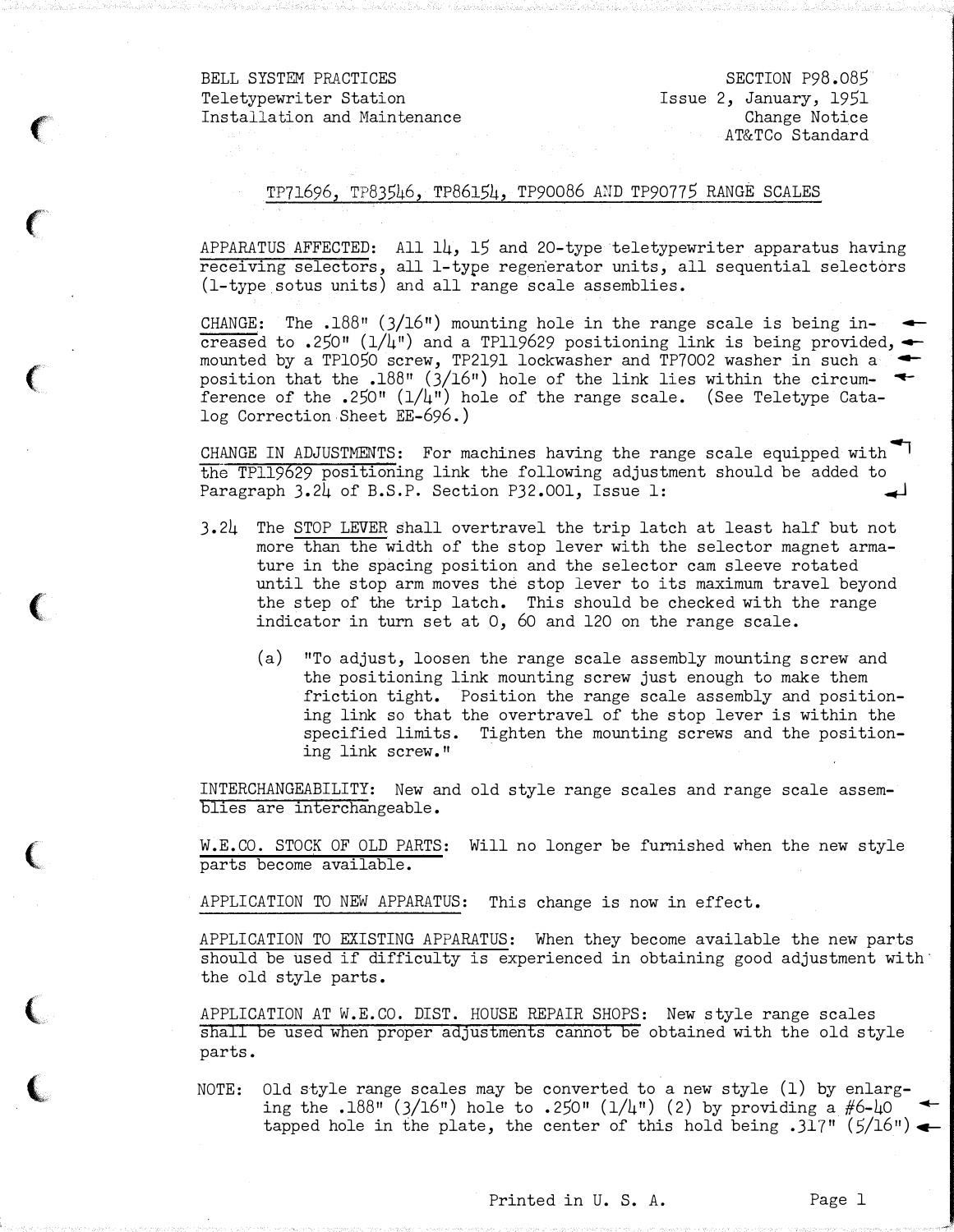$\mathcal{C}$ 

 $\big($ 

 $\mathbf{r}$ 

(

 $\big($ 

 $\big($ 

SECTION P98.086 Issue 1, Novenber, 1950 Change Notice AT&TCo Standard

# TP122058 GLASS PANEL (For tape storage box)

APPARATUS AFFECTED:  $100C$ , D, E & F teletypewriter apparatus cabinets used in 81-type switching systems.

CHANGE: The TP122058 glass panel supersedes the TP102577 glass panel of the TP1 02566 tape storage box in the above teletypewriter apparatus cabinets.

INTERCHANGEABILITY: New and old style parts are interchangeable.

W.E.CO, STOCK OF OLD PARTS: Old style parts will no longer be furnished on orders.

APPLICATION TO NEW APPARATUS: This change is now in effect.

APPLICATION TO EXISTING APPARATUS: Old style glass panels which give good visibility of tape in the rear compartment need not be replaced.

APPLICATION AT W.E.CO. DIST. HOUSE REPAIR SHOPS: Glass panels which permit easily distinguishing the tape behind the panel may be re-used,

IDENTIFICATION: The new style panel is made of laminated glass instead of solid glass and has a lighter shade of color, red-amber instead of cherry.

REASON FOR CHANGE: To improve visibility of tape in the rear compartment of the tape storage box.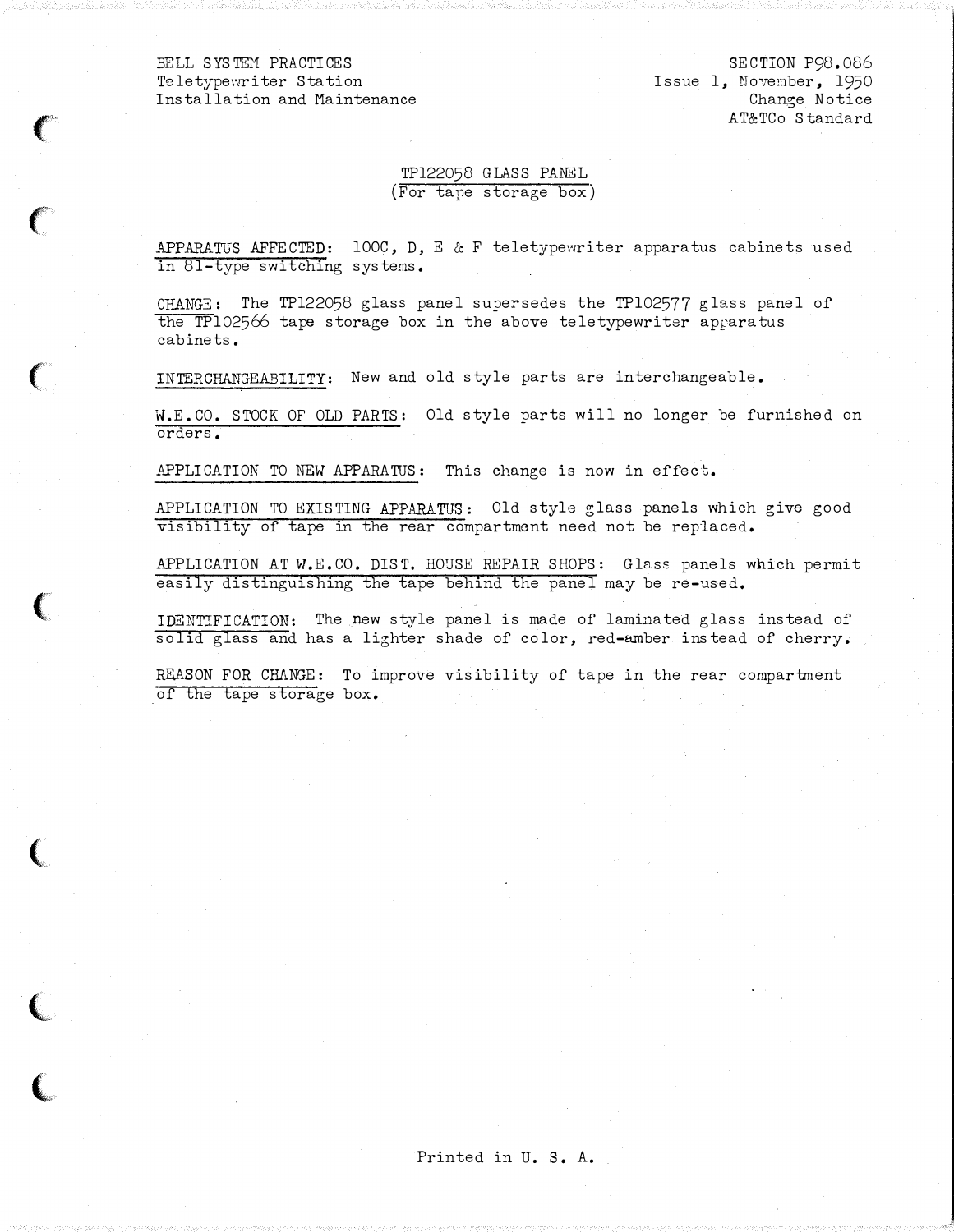$\left($ 

 $\big($ 

 $\big($ 

**人名** 

**(2)** 

 $\big($ 

l

SECTION P98.037 Issue 1, November, 1950 Change Notice AT&TCo Standard

### TP9l832 AND TP117313 PAPER SPINDlES

APPARATUS AFFECTED: All 15 and 20 type teletypewriter typing units.

CHANGE: The bearing surface and the adjacent hexagonal portion of the TP117317 spindle bearing used in the above spindles is now made smooth and polished. The length of the bearing portion is also increased from  $7/16$ " to  $17/32$ ".

INTERCHANGEABILITY: New and old style parts are interchangeable.

�.E.CO. STOCK OF OLD PARTS: Will not be used.

APPLICATION TO NEW APPARATUS: This change is now in effect.

APPLICATION TO EXISTING APPARATUS: It is desirable to replace rough spindle bearings on typing units with aluminum side frames to avoid undesirable wear.

APPLICATION AT W.E.CO. DIST. HOUSE REPAIR SHOPS: New style parts shall be used in all repaired units having aluminum side frames.

IDENTIFICATION: New style paper spindles may be identified by the absence of tool marks or roughness on the bearing surfaces.

REASON FOR CHANGE: To reduce wear of the typing unit side frames caused by rough spindle bearings.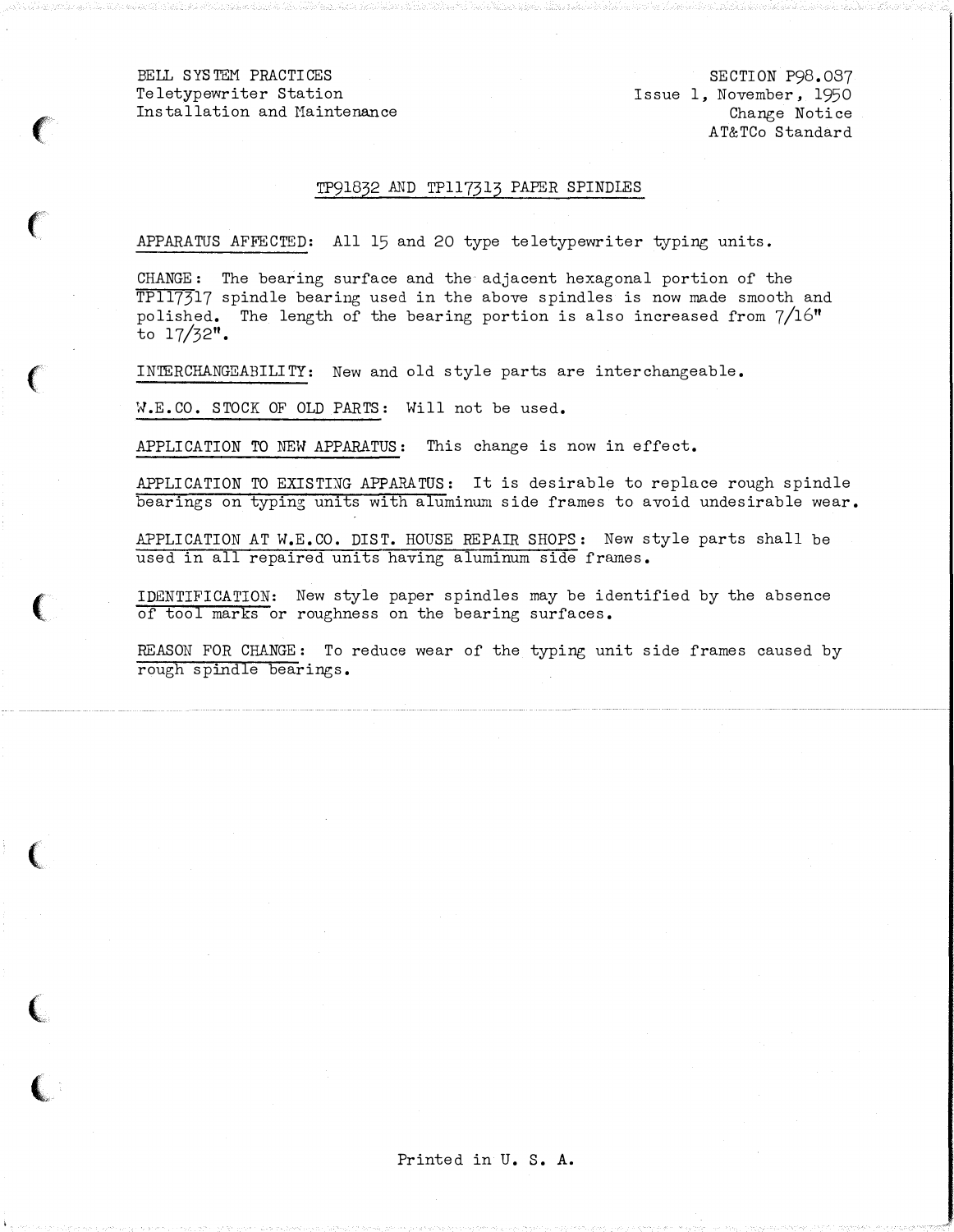$\epsilon$ 

 $\big($ 

 $\big($ 

 $\big($ 

(

 $\blacksquare$ 

SECTION P98 .088 Issue 1, November, 1950 Change Notice AT&TCo Standard

# $TPI15111$ . AND TP115116 BRACKETS, TP115122 FELT WASHER

#### APPARATUS AFFECTED: BS3C sequential selectors.

CHANGE: 1. The TP115114 and TP115116 brackets for mounting the blocking and latching lever assembly are being heat treated to harden the threaded portion for the mounting screws.

2. TP115122 felt washers are being applied to the clutch trip shaft inside each of the sixth vane bell cranks to provide better lubrication at this point.

INTERCHANGEAB ILITY: New and old style brackets are interchangeable. Felt washers are new parts.

W.E.CO. STOCK OF OLD PARTS: None.

APPLICATION TO NEW APPARATUS: These changes are now in effect.

APPLICATION TO EXISTING APPARATUS: If old style brackets are removed for any reason it is desirable to replace them by the new style parts when they become available. If the clutch trip shaft is removed for any reason TPll5l22 felt washers should be applied on units not already so equipped.

APPLICATION AT W.E.CO. DIST. HOUSE REPAIR SHOPS: May be equipped with new or old style parts.

IDENTIFICATION: There is no means for readily identifying the new style brackets. However, such parts may be tested by trying to knick the edge with a file.

REASON FOR CHANGE: 1. To reduce liability of stripping the threads in the brackets for the blocking and latching lever assembly mounting screws.

2. To provide better lubrication for the sixth vane

bell cranks.

Printed in U. S. A.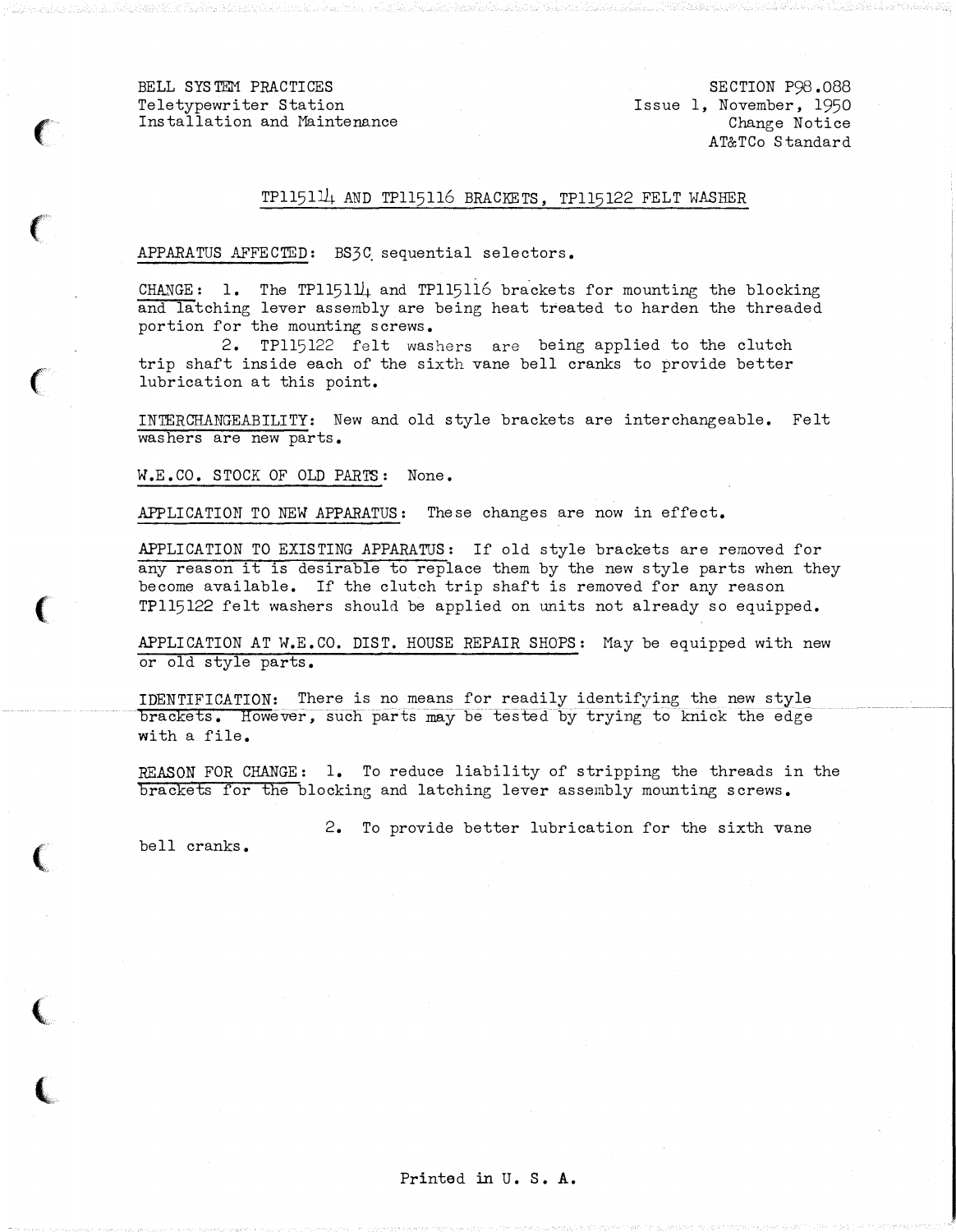$\epsilon$ 

 $\left($ 

 $\left($ 

 $\big($ 

(

(

l

SECTION P98.089 Issue 1, November, 1950 Change Notice AT&TCo Standard

#### TP115408 CONTACT PLUNGER

APPARATUS AFFECTED: BS3C sequential selector (#1 type Sotus).

CHANGE: The TP115408 contact plunger is now being made of a better grade of bakelite, Spauldite XXX-618, and is held to a straightness tolerance of .005". The diameter tolerance is now being held to  $+0.005$ " $-0.005$ " instead of  $+$ .005".

INTERCHANGEABILITY: New and old style parts are interchangeable.

W.E. CO. STOCK OF OLD PARTS: None.

APPLICATION TO NEW APPARATUS: This change is now in effect.

APPLICATION TO EXISTING APPARATUS: Old style parts that are giving satisfactory service need not be replaced.

APPLICATION AT W.E.CO. DIST. HOUSE REPAIR SHOPS: Old style parts when defective shall be replaced by new style parts.

IDENTIFICATION: The only means of identification is to check for conformity to straightness tolerance.

REASON FOR CHANGE: To provide contact plungers that are less liable to become distorted.

Printed in U. S. A.